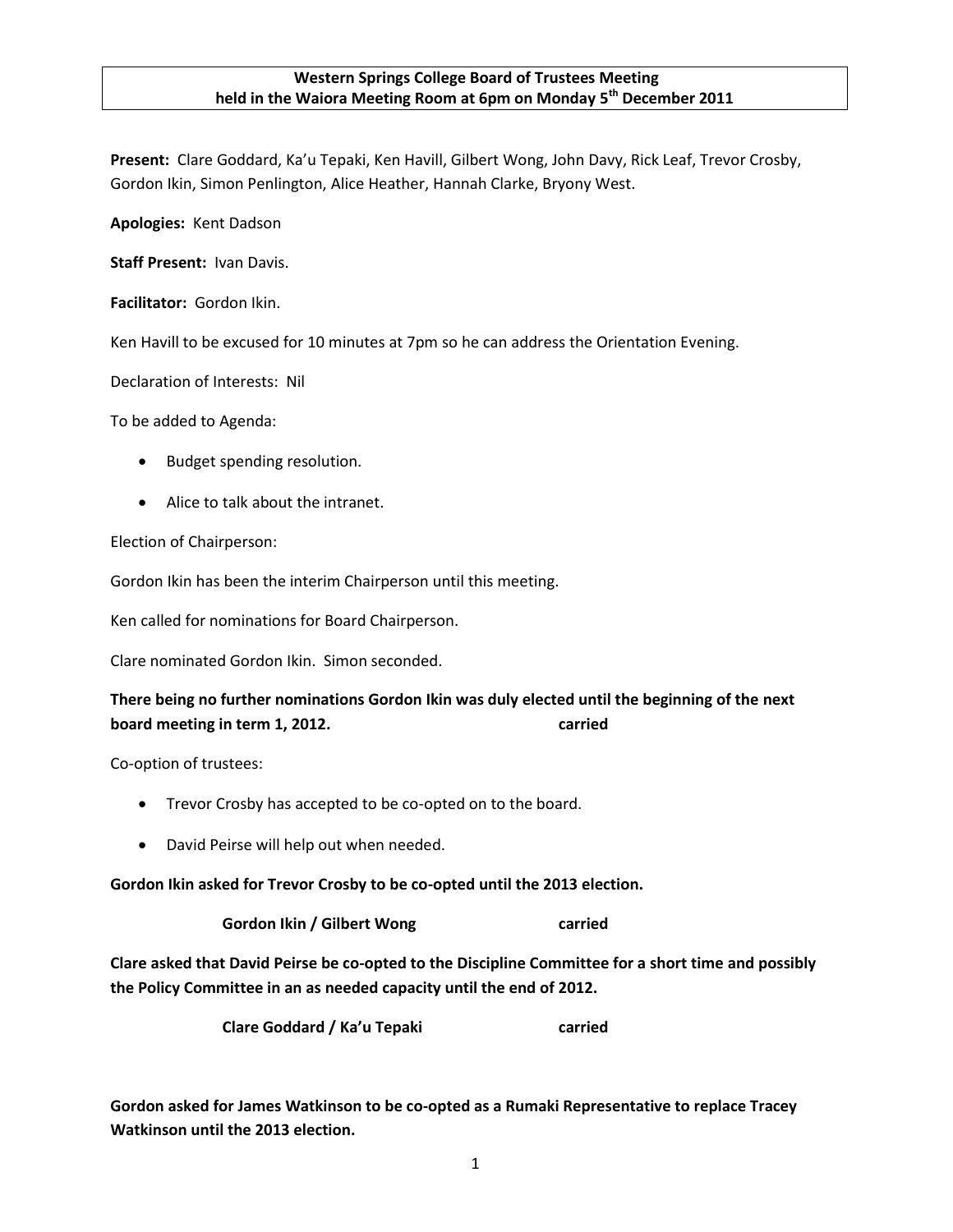# **Mid Term Elections:**

- Gordon commented that it was a good contested election.
- There was a lack of engagement from the parent community. A suggestion to maybe change the format differently i.e. wine and cheese. An email should have gone out on the day to remind parents that the Meet and Greet was on. This to be put in place. **Task 1: Anne / Christine**
- Clare would like to see voting electronically. Trevor said this was not possible at this stage.
- Returning Officer to be asked about what different types of invalid returns there were. **Task 2: Anne / Christine**

# **Strategic Decision:**

Trust Deed

- Ken reported that we are indebted to Shane Kilian and John McBride for their hard work on this.
- Simon asked question about points in the trust deed and Gordon noted typos.
- Gordon and Ken answered Simon's questions.
- Gordon noted down amendments and will supply Christine with a copy to make the changes. **Task 3: Christine**

# **Ken asked that the WSC Development Trust deed with amendments be adopted.**

| Ken Havill / Simon Penlington | carried |
|-------------------------------|---------|
|-------------------------------|---------|

 Thanks in the form of a bottle of wine to be sent to Shane Kilian and John McBride for their hard work. **Task 4: Christine**

Sports Budget

- Clare talked to the tabled discussion paper.
- The group has met and has decided that Sports needs more resourcing.
- Ken has proposed raising the sports donation. Discussion ensued around this donation.
- Ken is to specify for the board spending on cultural activities for 2011 from this year's budget. **Task 5: Ken**
- Ken to write a letter to the school community explaining exactly where the monies goes and how it is spent. **Task 6: Ken**
- What the donation means needs to be transparent.
- The suggestion of an extra full time sports position to be looked at more closely.
- Equipment reserves need to be built up.

**Clare Goddard moved that the WSC sports and cultural contribution be increased from \$75 to \$120 from the beginning of 2012.**

**Clare Goddard / Gordon Ikin carried**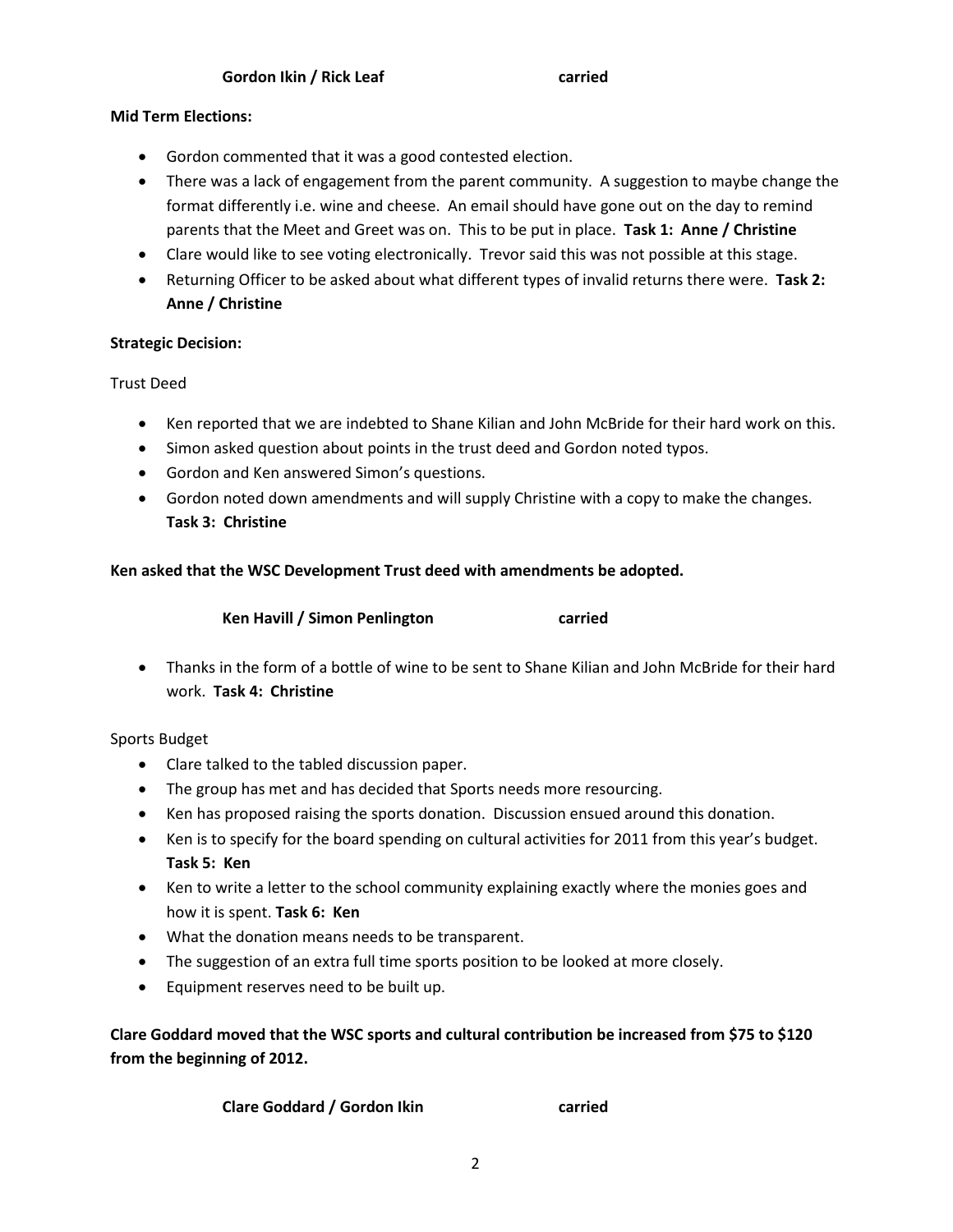Ken left to speak to the Orientation meeting.

## **Monitoring:**

Property Development Update

- Gordon Ikin spoke to this.
- Ministry has listed 3 consortia for the master planning.
- The school has put together its own brief and Christine to check that the three consortia have this brief. **Task 7: Christine**
- Ken to approach the Ministry and ask if the college as well as the ministry is the contracting party with the consortium. **Task: 8 Ken**
- The Ministry wants Ken to ask board if they would allow Pt Cehevalier Kindergarten to be housed on our site. Discussion ensued.
- The board has some reservations and asked Ken to go back to Ministry and ask what does the kindergarten parent body think about this suggestion. Response at next meeting. **Task 9: Ken**

# **That the Board property Committee Report be received.**

#### **Gordon Ikin / Clare Goddard carried**

## **Strategic Decision**

Tuesday Timetable

- Ken spoke to his comprehensive report.
- The staff were split 50-50 on retaining the current late start for students.
- Hannah said the student body preferred the early Tuesday start time. Parents don't like the late Tuesday start. Discussion ensued.
- Clare suggested multiple communications to parents re Tuesday starts next year. Email to go out to our email parent database the day before the first revised Tuesday start. **Task 10: Christine**

**Ken proposed that the Board endorse the senior managers' recommendation that late starts on Tuesdays be terminated and replaced by early finishes.**

**Ken Havill / Simon Penlington carried**

• Feedback to be reported back to the next board meeting on 20<sup>th</sup> February 2012. Task 11: Ken

**Board Meetings 2012** 20<sup>th</sup> February  $26^{th}$  March 7<sup>th</sup> May 25<sup>th</sup> June  $30<sup>th</sup>$  July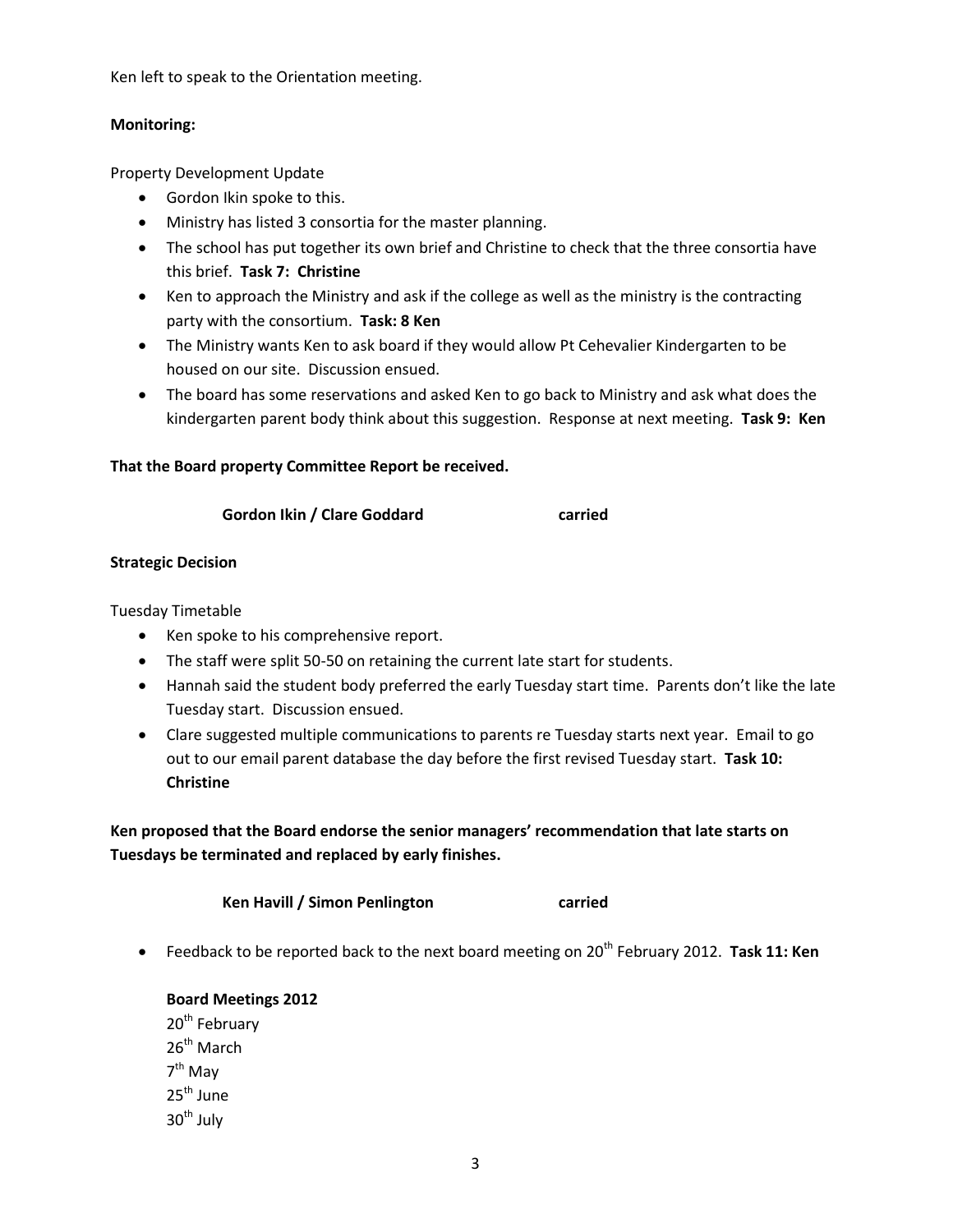17<sup>th</sup> September 29th October 3<sup>rd</sup> December

## **Identify Agenda Items for Next Meeting:**

Election of Chair Adopt Strategic Plan and Annual Plan Budget (draft) Update on Property matters

## **Administration:**

**Gordon Ikin asked that the minutes of the last meeting be approved.**

**Gordon Ikin / Ka'u Tepaki carried**

Correspondence

## **Simon moved that the correspondence be accepted.**

**Simon Penlington / Gilbert Wong carried**

Clare said that the wrong financial reports have been sent out so not to approve at this point. The correct ones to be sent out. **Task 12: Christine**

Alice tabled the Policy Review timetable and Hui minutes along with a Self Review Schedule Outline. She briefly talked to these papers.

**Gordon asked for all written reports, other than the financials, to be approved.**

**Alice Heather/ Hannah Clarke carried**

Ken still to write up Health and Safety minutes. **Task 13: Ken**

Volunteers for board committees **Health and Safety:** Simon, Ken **Discipline:** Simon, Gilbert, John, Ken, Alice, Ka'u, Rick, Ivan, Trevor (David Peirse for a short while). **Finance:** John, Clare, Trevor, Ken. **Property:** Ivan, Gordon, Kent, Rau, Paul, Ken, John, James Watkinson, Paul Styles (consultant). **Policy:** Simon, Ken, Alice (David if necessary). **Sustainability Panel:** Hannah, Gordon, Niki Harre, Thea Kilian, Gordon Ikin, Bryony West. **Personnel:** Gilbert, Ka'u, James, Ken (meets as necessary). TAPAC: Kent, Ken.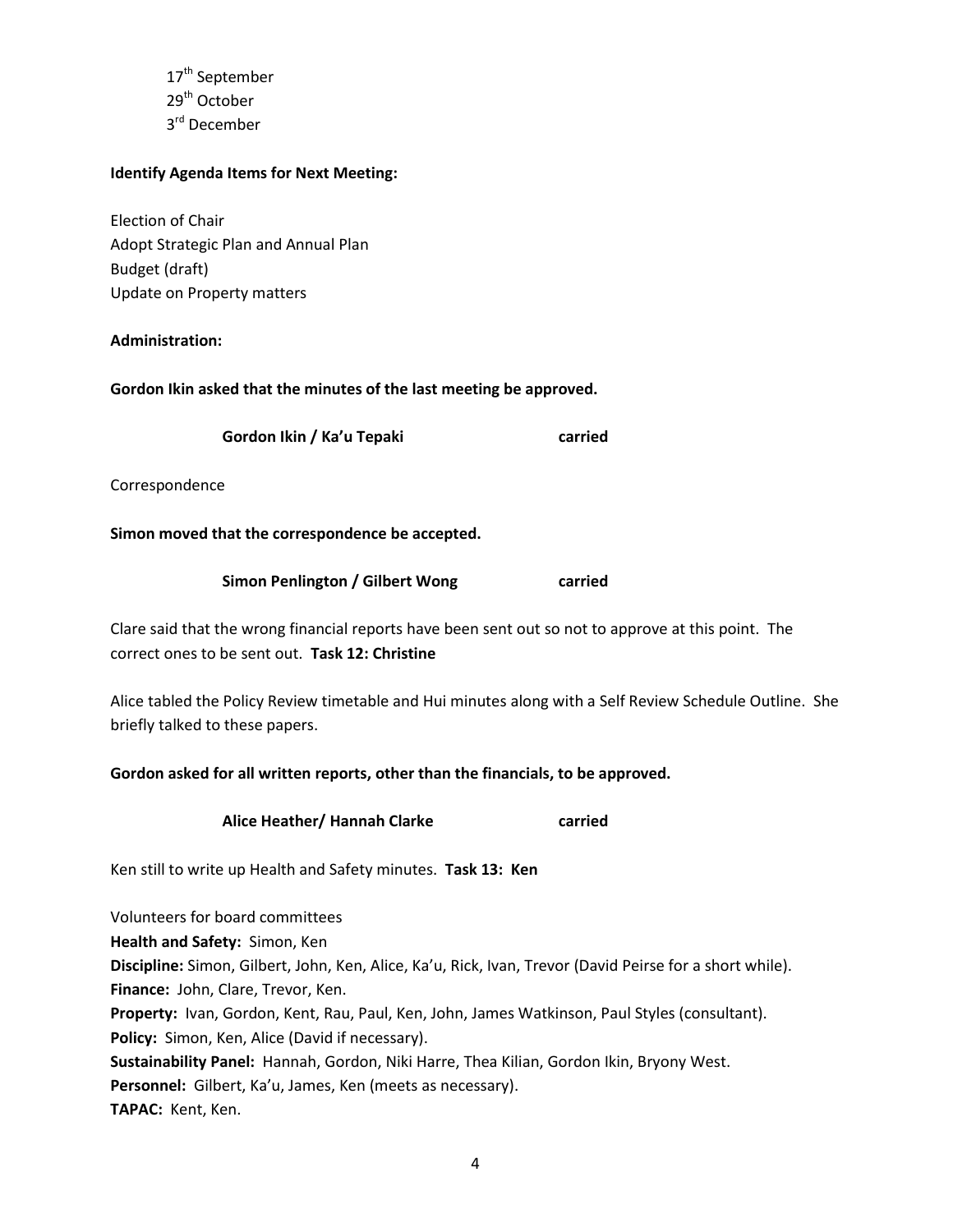Trustees to indicate to Christine any changes. **Task 14: All trustees**

Clare recommended that the new trustees make themselves available to go NZSTA Professional Development when it is offered.

David Peirse to be asked if he will be convener of the Discipline Committee for the next 6 months, then review. **Task 15: Christine**

**Clare moved that the curriculum budget holders be authorised to spend up top 30% of their approved 2011 budget during the interim period until final approval of the 2012 budget at the February board meeting.**

**Clare Goddard / Trevor Crosby carried**

Rumaki Developments

Rick Leaf would like to convene a whole board meeting to discuss the Rumaki facility in late January / early February. Date to be circulated. **Task 16: Rick Leaf**

Ken to contact Tracey Watkinson to convene a meeting with Te Kawehau Hoskins after the above meeting has taken place. **Task 17: Ken**

Ken confirmed that our registration of teachers is up to date.

Ken to convene a Planning Committee group meeting towards the end of January to look at changes to the Strategic Plan and the draft Annual Plan. Date to be confirmed. **Task 18: Ken** 

Alice talked to new member with regard to the intranet and how to log in. She suggested that they read the Discipline Guidelines that are posted there.

| Next meeting date:               | 20 <sup>th</sup> February |
|----------------------------------|---------------------------|
| <b>Facilitator next meeting:</b> | Alice Heather             |
| <b>Meeting closed:</b>           | 8.15pm                    |

# **Task List**

| No. | Task                                                                                                                                    | <b>Responsibility</b> | <b>Time Frame</b>  |
|-----|-----------------------------------------------------------------------------------------------------------------------------------------|-----------------------|--------------------|
| 1.  | For BoT elections an email to be sent out<br>on the day to remind parents that the<br>Meet and Greet is on. This to be put in<br>place. | Anne / Christine      | When required      |
| 2.  | Returning Officer to be asked about what<br>different types of invalid returns there                                                    | Anne                  | Next board meeting |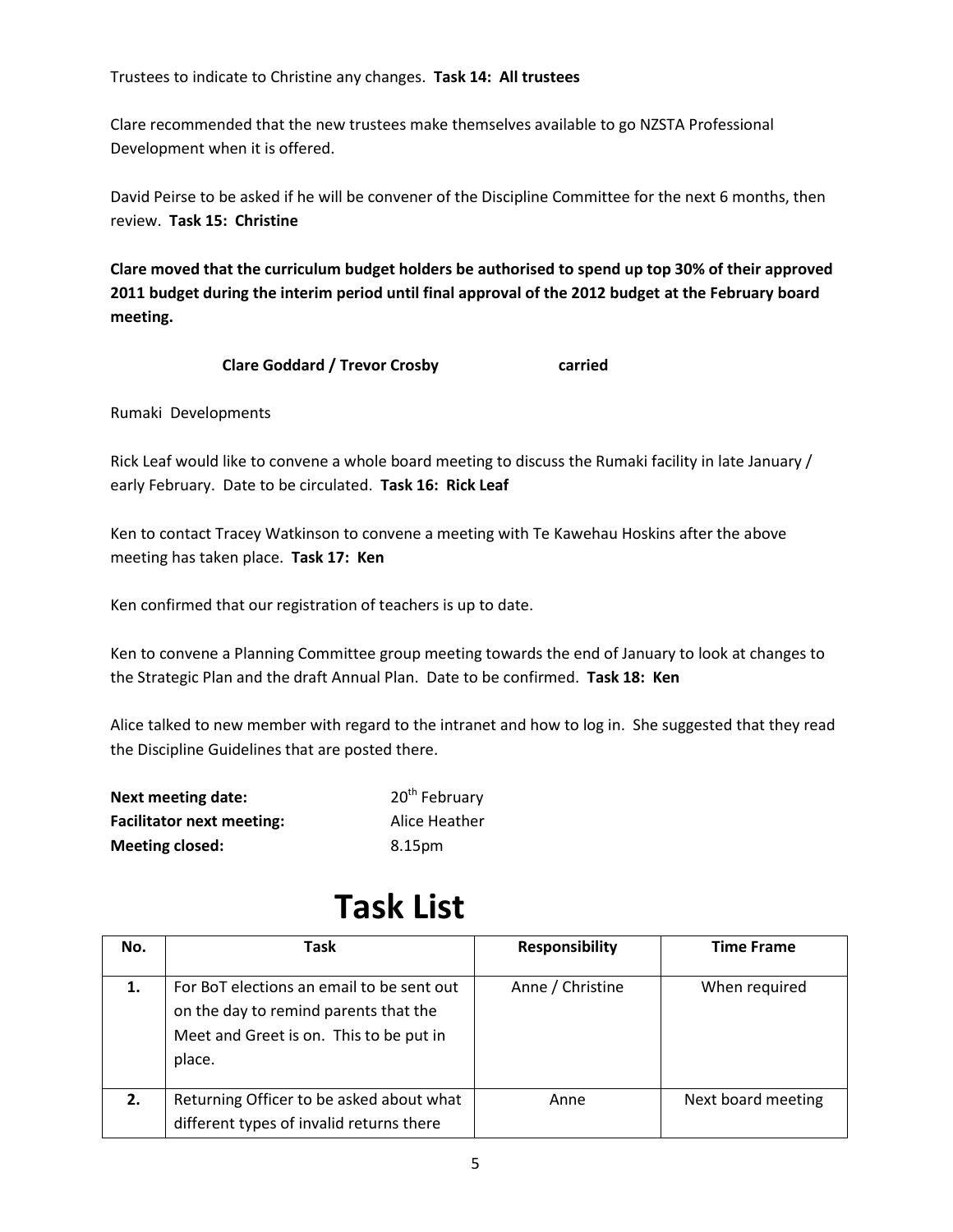|     | were.                                                                                                                                     |           |             |
|-----|-------------------------------------------------------------------------------------------------------------------------------------------|-----------|-------------|
| 3.  | Changes to trust deed to be made.                                                                                                         | Christine | asap        |
| 4.  | Wine to be sent to Shane Kilian and John<br>McBride for their work on the trust deed.                                                     | Christine | asap        |
| 5.  | Specify spending on cultural activities for<br>2011 from this year's budget.                                                              | Ken       | In process  |
| 6.  | Letter to school community explaining<br>exactly where the sports donation goes<br>and how it is spent.                                   | Ken       | In progress |
| 7.  | Check that new build interested parties<br>have received the school's brief.                                                              | Christine | asap        |
| 8.  | Is College as well as the Ministry the<br>contracting party with the consortium.                                                          | Ken       | asap        |
| 9.  | Ministry to be contacted and asked to<br>find out what the parent body of Pt<br>Chevalier Kindergarten thinks about<br>being on our site. | Ken       | asap        |
| 10. | Email to go to parents the day before the<br>new Tuesday time starts, and regularly<br>thereafter.                                        | Christine | In progress |
| 11. | Feed back at next meeting on the<br>implementation of the new Tuesday time.                                                               | Ken       | In progress |
| 12. | The correct financials to be sent out.                                                                                                    | Christine | asap        |
| 13. | Health and Safety minutes still to be<br>typed up.                                                                                        | Ken       | In progress |
| 14. | Changes to committee composition to be<br>reported to Christine.                                                                          | All board | In progress |
| 15. | David Peirse to be asked to be convener<br>of Discipline Committee for the next 6<br>months.                                              | Christine | asap        |
| 16. | Whole board meeting to be convene to<br>discuss the Rumaki. Date to be circulated.                                                        | Rick      | In progress |
| 17. | Tracey Watkinson to be contacted re a<br>meeting with Te Kawehau Hoskins.                                                                 | Ken       | In progress |